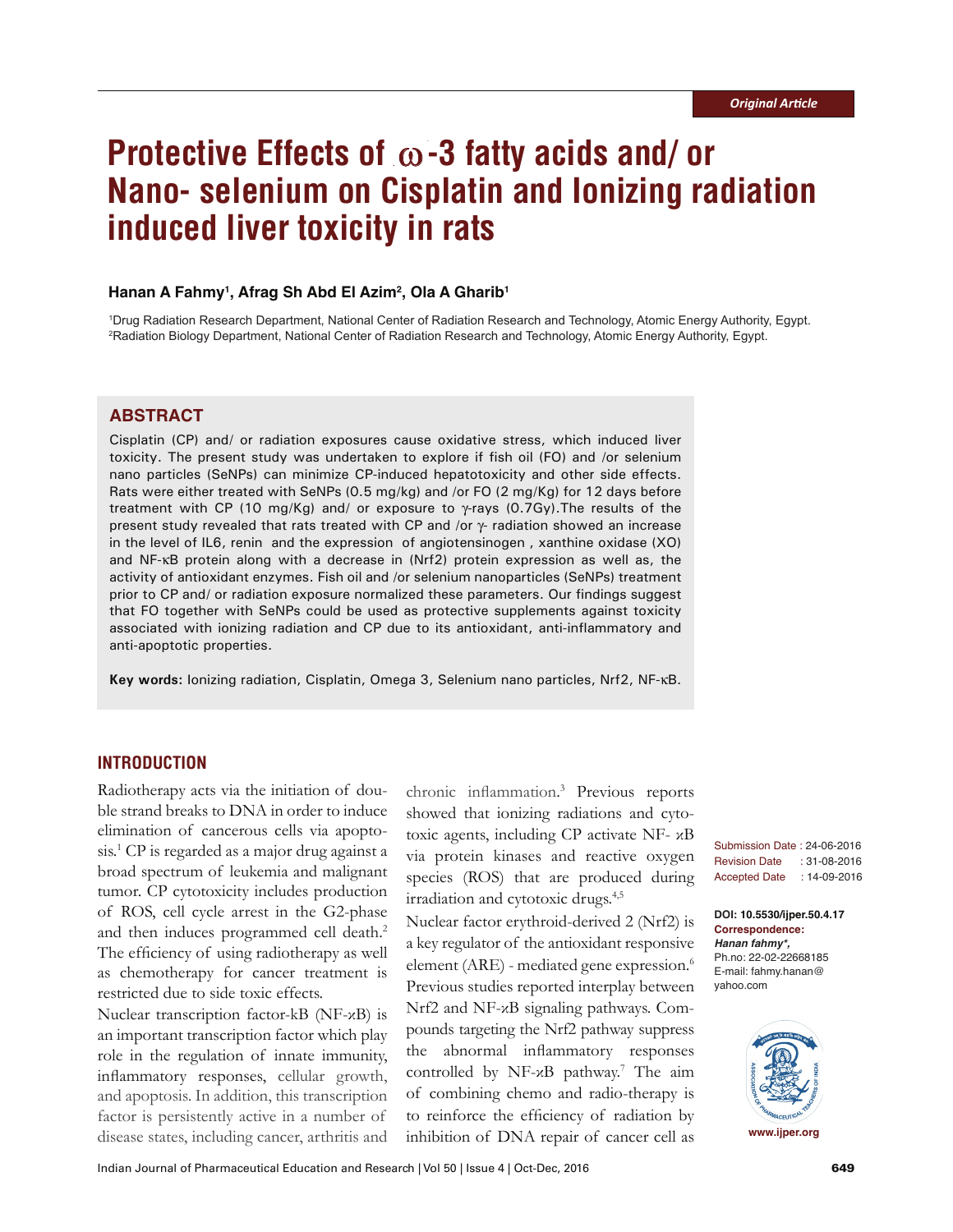well as, activation of apoptotic pathway.<sup>8</sup> Consequently, pharmacological inhibition of NF-κB would be an approach to potentiate cancer therapy.

Previous study suggests that using chemo-preventive agents together with chemotherapy can augment the efficacy of chemotherapeutic agents and lower their toxicity to normal tissues.<sup>9</sup> The essential omega fatty acids (ω FA) in the human diet are ω -3 and ω -6 FA.<sup>10</sup> FO contains two omega-3 fatty acids named docosahexaenoic acid (DHA) and eicosapentaenoic acid (EPA). Omega-3 fatty acids (Omega-3 FAs) are considered as strong antioxidants; possess anti-inflammatory properties via inhibiting the pro-inflammatory transcription factor (NF-κB), and induction of an "anti-inflammatory" eicosanoid profile.<sup>11,12</sup>

Among the natural product Se element is attracting the attention due to its chemo preventive anti-cancer, antimetastasis capacity, inhibition of angiogenesis, antioxidant properties, and promotion of vascular maturation and enhancement of drug delivery.<sup>13</sup> Nano technology holds a guarantee in medicine since materials at the nanometer dimension display novel properties different from those of bulk material, such as increase bioavailability of drugs, development of new medicines which are more safe.<sup>14</sup> The introduction of nano-size elemental selenium showed an efficacy in increasing antioxidant GPx activity while exhibiting lower toxicity.<sup>15</sup> These SeNPs also show high biological activity and more absorptive ability due to the interaction between the nano-particles,  $-NH_2$ , C=O,  $-COO$  and  $-C-N$ groups of proteins.16 Biological activities of selenium and its nano-forms revealed that hollow spherical nanoparticles of selenium have potent antioxidant properties with reduced risk of selenium toxicity.<sup>17</sup>

The aim of this study is to enhance the effectiveness of CP in cancer treatment by exposing the animals to a single dose of  $\gamma$ - radiation (0.7 Gy), and to what extent FO and SeNPs antioxidants could be used as a potential treatment for CP and radiation induced hepatotoxicity. To address our hypothesis pro-inflammatory status (renin, angiotensinogen and IL6), antioxidant enzymes (PON-1, GPx), and protein expression profile (NF-κB and Nrf2 protein) were examined.

# **MATERIALS AND METHODS**

# **Chemicals**

CP used in this experiment was purchased from Pfizer Co. Egypt, and was used at the dose of 10 mg/ kg body weight i.p.<sup>18</sup> FO was obtained from the Arab Co. for Gelatin and Pharmaceutical Products, and was at the dose of  $2 \text{ ml/kg}$  body weight.<sup>19</sup> SeNPs (49.6 nm  $\pm$  8.7 SD)

particle size was prepared according to the method described previously.20

#### **Experimental animals**

This study was approved to be carried out by the Committee of Scientific Ethics at of Faculty of pharmacy, Al-Azhar University, Egypt, following the guidelines of for animal use. Forty two male albino rats weighing 200-250 g were used in this study. They were attained from Nile Pharmaceutical Co, Cairo, Egypt. They were kept under comfortable environmental conditions. They were maintained in stainless steel cages in a well-ventilated animal house at temperature of about  $22^{\circ}$ C  $\pm$  5°C under a 12:12-hour light-dark cycle for two weeks for adaptation. The rats were maintained on a standard diet and provided water *ad libitum*.

## **Experimental design**

It was intended to use a radiation dose level of 0.7 Gy to enhance the synergistic action of both chemo-radiotherapy; in mean time the dose level was not too high to avoid radiation risk hazards. The applied dose of CP, FO and SeNPs were chosen according the information cited in literature.18-20

Rats were randomly divided into seven equal groups (6 rats each). Group 1 (Control group) control untreated group. Group 2 (CP group) rats were given a single dose of CP (10 mg/ kg body weight i.p). Group 3 (IRR group) rats were exposed to a single dose of 0.7 Gy γ-rays. Group 4 (CP + IRR group) rats were given CP i.p. and then exposed to a single dose of 0.7 Gy  $\gamma$ -rays after 24 h post CP injection. Group 5 (FO+ CP + IRR group) rats were administered FO (2 ml/ kg body weight) orally and daily for 12 consecutive days and then injected with CP i.p. after half an hour of the last dose of FO. Twenty-four hours after the CP injection, the animals were irradiated with  $0.7$  Gy  $\gamma$ -rays. Group 6  $(SeNPs + CP + IRR group)$  rats were given  $SeNPs$ (0.5 mg/kg body weight) orally and daily for 12 consecutive days and then injected with CP i.p. after half an hour of last dose of SeNPs. After the 24 h of CP injection; rats were exposed to 0.7 Gy of  $\gamma$ -rays. Group 7 (FO+ SeNPs + CP + IRR group) rats were given FO concurrently with SeNPs (daily) for 12 consecutive days, after half an hour of the last dose of both FO and SeNPs , rats were injected with a single dose of CP i.p. Twenty-four hours later rats were exposed to 0.7 Gy of γ-rays. Animals were decapitated and the blood was collected for biochemical analysis 24 h post radiation exposure. Serum was obtained and stored at -20°C until analysis. Liver was excised, homogenized in ice-cold saline and used for several biochemical analyses.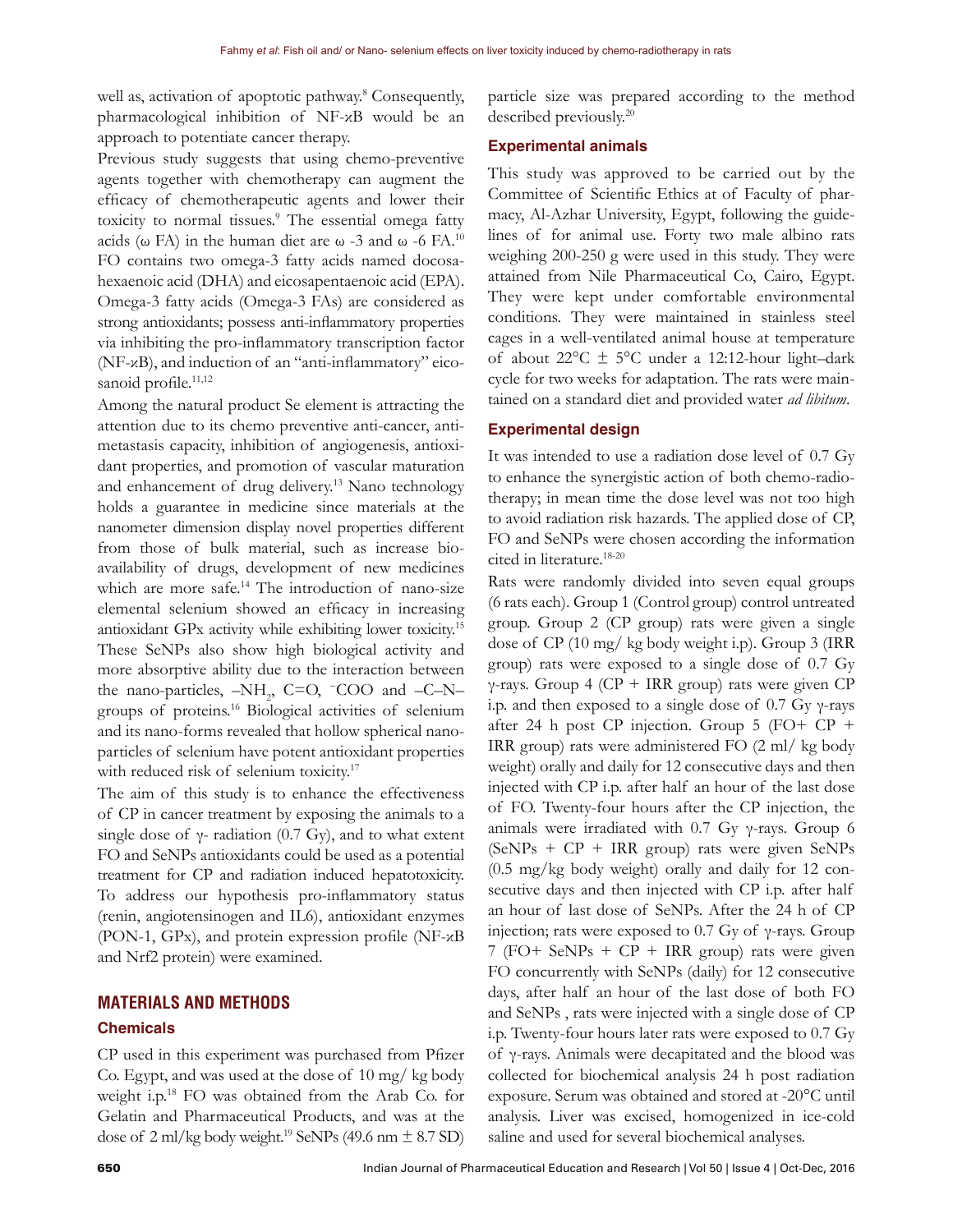#### **Irradiation of experimental animals**

Rats were whole body  $\gamma$ - irradiated with a single dose of 0.7 Gy**,** using cesium 137 irradiation units at the National Center of Radiation Research and Technology (NCRRT) with a dose rate of 0.71993 rad/sec. Cesium cell was standardized by alanine dosimetry relative to a primary standard. Correction were made daily for humidity, barometric pressure and temperature.

## **Biochemical studies**

The following parameters were measured in the serum of the seven tested rat groups, according to the instructions of their referred methods. Serum renin measured by Elisa kit renin (My Biosource USA). Serum IL6 was determined by R&D system USA according to manufacturer's instruction, while PON-1 activity was assayed in liver tissue according to the method of Rodrigo *et al.*<sup>21</sup> GPx activity was measured conferring to the method describe by Rotruck *et al.*<sup>22</sup>

# **Real-time quantitative polymerase chain reaction (PCR)**

Liver xanthine oxidase and angiotensinogen gene expression were measured by means of real time PCR (RT- PCR). Total RNA was sequestered from liver tissue homogenates using RNeasy Purification Reagent (Qiagen, Valencia, CA) conferring to the manufacturer instruction. The concentration of RNA was measured using UV spectrophotometer. For cDNA synthesis, five-microgram RNA was reverse transcribed using oligonucleotide (dT) 18 primer [final concentration, 0.2 mM and was denatured at 70°C for 2 min. Denatured RNA was kept on ice and reverse transcription mixture including 50 mM KCl, 50 mM Tris HCl (pH 8.3), 0.5 mM of deoxyribonucleotide triphosphate (dNTP), 3 mM MgCl<sub>2</sub>, 1U/ml RNase inhibitor, and 200 units of Moloney murine leukemia virus reverse transcriptase. The reaction tube was placed at 42°C for 1 h, followed by heating to 92°C to stop the reaction. For real-time quantitative PCR, 5 μL of first-strand cDNA was used in a total volume of 25 μL, containing 12.5 μL 2x SYBR Green PCR Master Mix [Applied Biosystems, Foster City, CA, USA and 200 ng of each prime . PCR reactions consisting of 95°C for 10 min (1 cycle), 94°C for 15 s, and 60°C for 1 min (40 cycles), were achieved on step one plus Real Time PCR system (Applied Biosystems). Data were evaluated with the ABI Prism 7500 sequence detection system software and quantified by the v1·7 Sequence Detection Software from PE Biosystems (Foster City, CA). The housekeeping gene β- Actin was used as a reference gene for standardization. Primers used for rat genes were as following: XO:

F: 5′ CGCAGAATACTGGATGAGCGAGGT 3′, R: 5′ GCCGGTGGGTTTCTTCTTCTTGAA 3′; Angiotensinogen: F: 5′ GAG GGG GTC AGC ACG GAC AGC ACC 3′, R: 5′ TCC TGT GGC ATC CAT GAA ACT ACA TTC 3′; β- Actin: F: 5′ GGGAAATCGTGC-GTGACATT 3′, R: 5′- GCGGCAGTGGCCATCTC-3′. Relative expression of studied genes was calculated by means of the comparative threshold cycle method. All values were normalized to the β- Actin genes.<sup>23</sup>

## **Western blotting**

NF-κB and Nrf2 protein expression were detected using Western blot analysis in liver tissue of the seven tested groups. Total protein was extracted from tissue using a protein extraction kit. Total protein levels were determined by Bradford method. Equal amounts of the protein samples were separated by sodium dodecyl sulfate-polyacrylamide gel electrophoresis (SDS-PAGE) and electro-transferred to PVDF membranes. The membranes were incubated overnight with anti-beta actin antibody (1:1000 dilution; thermo scientific), NF-ΚB and Nrf2 antibody (1:2000 dilution; Abcam, Cambridge, MA, United States) incubated with a mouse anti-rabbit secondary monoclonal antibody conjugated to horseradish peroxidase at room temperature for 2 h. The membranes were washed four times with 10 mM Tris-Cl, pH 7.5, 100 mM NaCl, and 0.1% Tween 20 at room temperature. Chemiluminescence detection was performed with the BioRad detection kit according to the manufacturer's protocols. The amount of NF-κB and Nrf2 protein was quantified by densitometric analysis using Bio-Rad software (Bio RAD., USA). Results were expressed as arbitrary units after normalization for β-actin protein expression.

# **Statistical Analysis**

To evaluate the significant level of influence caused by the combination effects of FO and SeNPs, in CP irradiated rats, one way analysis of variances (ANOVA) followed by Tukey's multiple comparison test was used. Statistics are representative of 6 independent experiments carried out in triplicate. Statistical analysis was done by using Graph-Pad software prism version 5, San Diego, CA, USA. Differences were considered statistically significant at P<0.05.

# **RESULTS**

#### **Assessment of antioxidant enzymes in liver**

Table 1 illustrates the effect of cisplatin and/ or 0.7 Gy γ-radiation exposures on liver GPx and PON-1 activities. CP and/ or radiation exposure (groups 2, 3 and 4) resulted in a highly significant decline in both liver GPx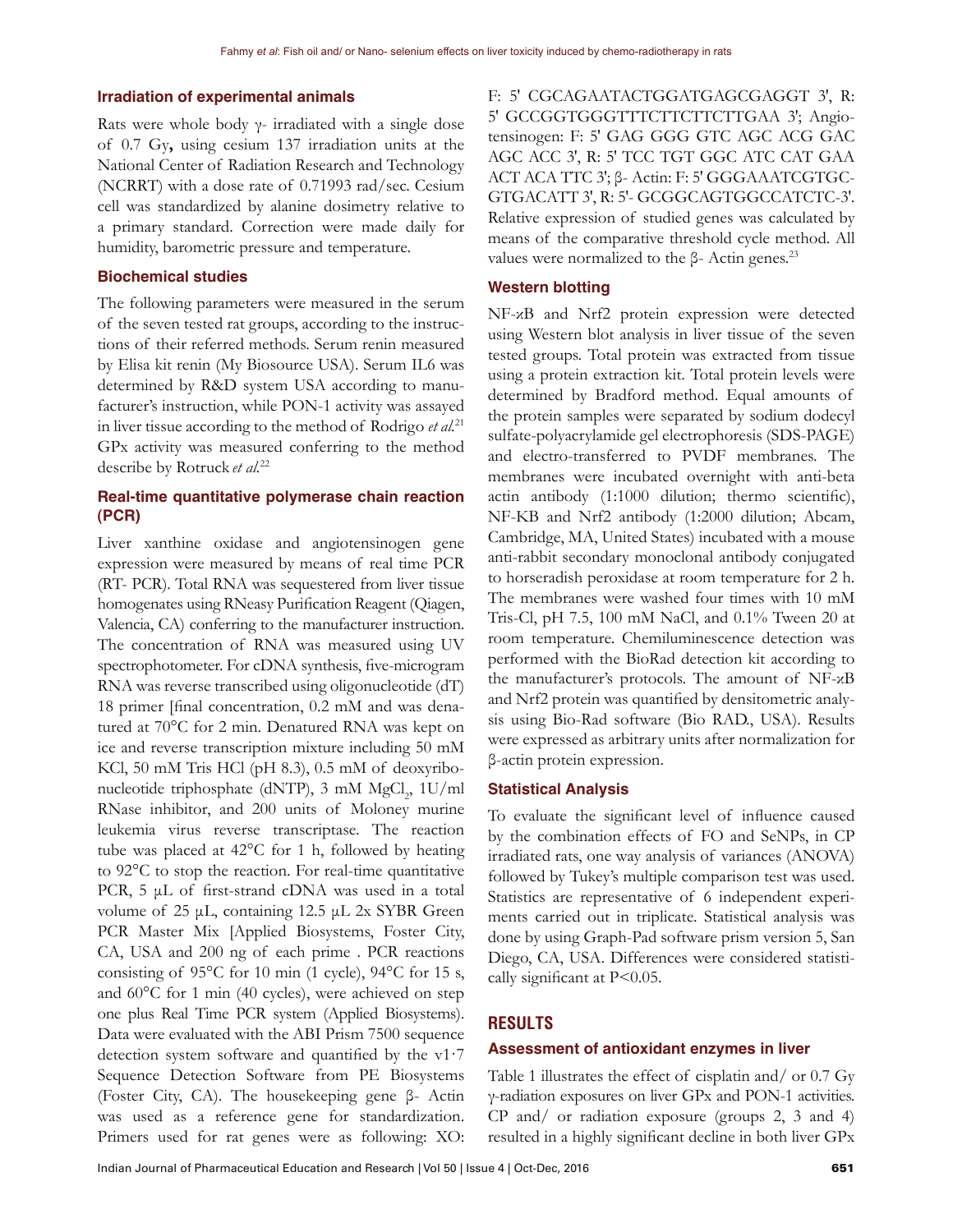and PON-1activity as compared to control rats (group 1). The decrease in GPx and PON-1activity was more pronounced in group subjected to double treatment of CP and γ-rays (group 4). Moreover, administration of FO and/ or SeNPs (groups 5, 6 and 7) to rats caused a moderate restoration especially in (FO+ SeNPs +CP+IRR) group; since both treatments were affected clearly on the level of the previous parameters (Table 1).

# **Assessment of pro-inflammatory markers in serum**

Results summarized in Table 2 showed the effect of CP and/ or 0.7 Gy  $\gamma$ - radiation exposures on serum renin and IL6. CP and/ or γ-irradiation resulted in a sharp increase in both serum renin and IL6 compared to control rats. The increase was insignificant between CP and IRR group in both parameters, while a combined treatment as in CP + IRR group caused a highly significant increase in serum renin and IL6 levels as compared to group control, CP and IRR individually. Administration of FO and/ or SeNPs (groups 5, 6 and 7) caused a moderate amelioration which became more obvious in group of rats treated with combined treatment of FO and SeNPs as compared to the (CP+IRR) groups but still showed significant increase as compared to normal control level (Table 2).

## **Assessment of gene expression in liver**

Real-time PCR showed that XO and angiotensinogen were over activated by the treatment of rats by CP, radiation and their combination (groups 2, 3 and 4), which became significantly changed compared to normal control group (Table 3). The present results revealed a highly significant decrease in the relative expression level of liver angiotensinogen in group  $5$  (FO + CP + IRR) as well as liver XO and angiotensinogen in group 7 (FO + SeNPs + CP + IRR) comparing with treated control groups (2- 4) individually and showed a moderate restoration as compared to the normal control levels.

## **Assessment of protein expression in liver**

Treatment of rats with CP and/ or radiation exposure (groups 2, 3 and 4) revealed a significant increase in liver NF-κB protein expression accompanied by decrease in Nrf2 protein expression as compared to the control group. On the other hand, rats pretreated with FO and SeNPs suppresses the expression of NF-κB induced by CP and radiation along with an increase in the expression Nrf2 groups 5, 6 and 7 (Figure 1).

# **DISCUSSION**

In the current study, the molecular mechanisms underlying the possible liver radio protective effect of FO and SeNPs have been evaluated in an experimental model of CP and radiation-induced hepatotoxicity.

In the present study, administration of CP and/or radiation exposure of rats caused a significant decrease in the activity of GPx, PON-1 with the increase in the expression of XO as compared to control values. Previous investigators accounted comparable data. They noted a decrease in the level of GPX and PON-1 with an increase in the level of xanthine oxidase after CP24 treatment as well as, exposure to  $\gamma$ -rays.<sup>25</sup> the decreased activity of GPx resulted in the decreased ability of the liver to scavenge toxic  $H_2O_2$  and lipid peroxides. CP led to an increase in XO activity, possibly through the conversion reaction of xanthine dehydrogenase to XO.<sup>26</sup> Increased activity of XO enzyme is a vital risk factor for the oxidant burden in the liver tissue as it is the main enzyme producing toxic superoxide radical *in vivo*. 27 Thus, declined antioxidant status partially explains the mechanism of hepatootoxicity induced by CP and /or γ-irradiation.

Besides, the oxidative stress analysis, the current study showed that administration of CP and/ or radiation exposure of rats caused a significant increase in the serum IL6 level, renin activity as well as, liver angiotensinogen gene expression and NF-κB protein expression, which were accompanied by a decrease in the expression of Nrf2 protein. Alteration in all tested parameters was augmented in rats treated with CP and γ-rays; indicating that irradiation intensify the toxic effect of CP. These results indicate that the mechanism of CP and /or irradiation-induced liver damage may be mediated by NF-κB and angiotensinogen activation as well as, the increases in the level of IL-6 inflammatory cytokines. The pro-inflammatory cytokine, including IL-6 and reactive oxygen species (ROS), induced by the administration of CP and ionizing radiation, are the most common factors that induce  $NF-\alpha B$  activation.<sup>28</sup> Ionizing radiations and cytotoxic agents (CP) activate NF-κB via the protein kinases ATM or DNA-PK. ATM is a nuclear serine kinase that upon sensing DNA damage activates several signaling pathways to regulate cell cycle, stress and DNA repair.<sup>29,30</sup> Angiotensinogen is an essential member in the renin-angiotensin system  $(RAS)^{31}$ Interestingly, angiotensinogen functions as a reservoir for angiotensin I (AngI), which is cleaved from the N terminal by the enzyme renin and then converted into AngII, which causes liver damage<sup>32</sup> therefore, its level is a good indicator of liver damage. AngII is involved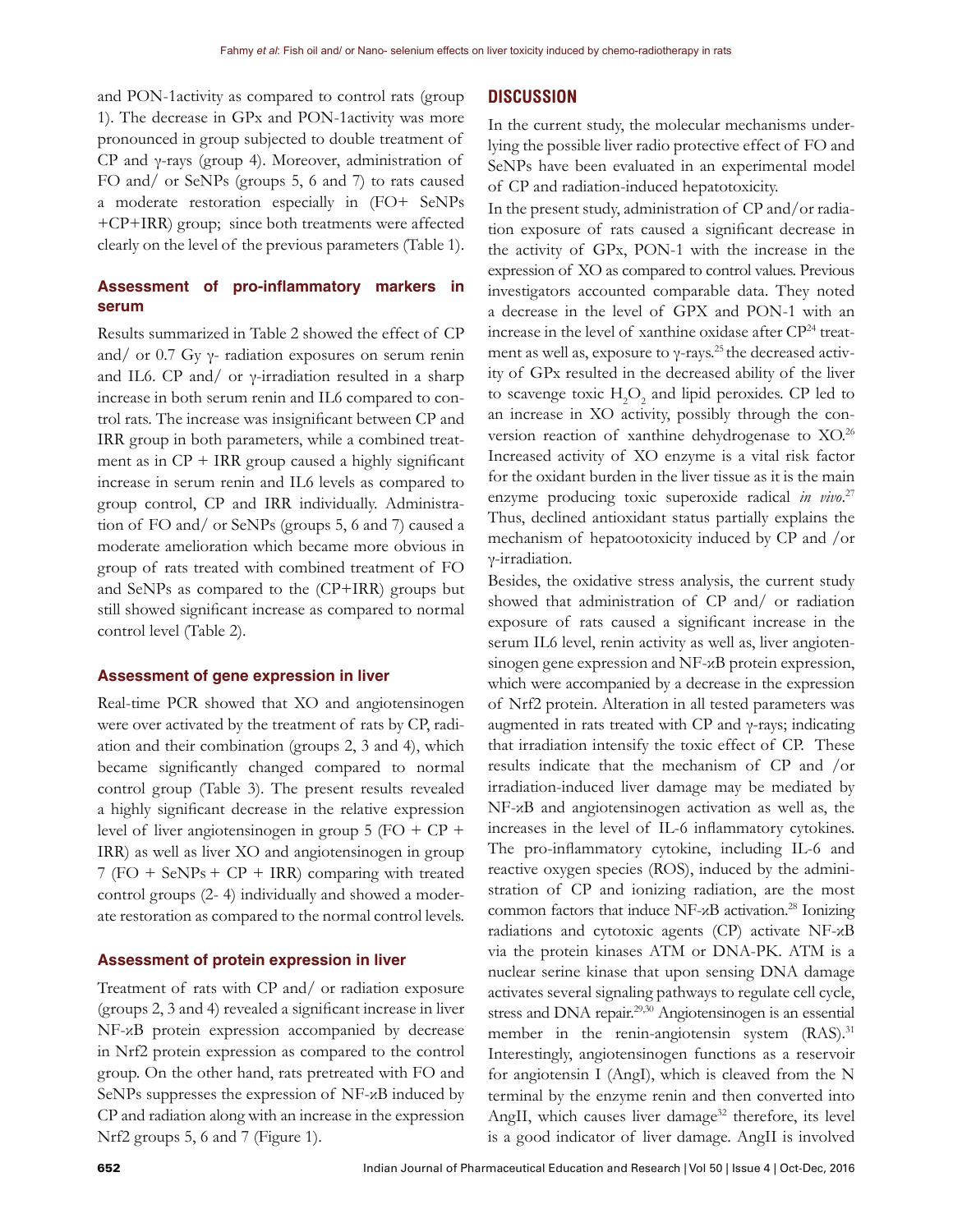| Table 1: Changes in liver GPx (U/g tissue) and PON-1(nmol/min./mg tissue) activities in rats treated<br>with CP and / or y-radiation (0.7 Gy) and the ameliorative role of FO and/ or SeNPs treatment |                            |           |            |         |                          |                             |                                    |  |  |
|-------------------------------------------------------------------------------------------------------------------------------------------------------------------------------------------------------|----------------------------|-----------|------------|---------|--------------------------|-----------------------------|------------------------------------|--|--|
| <b>Parameter</b>                                                                                                                                                                                      | <b>Experimental groups</b> |           |            |         |                          |                             |                                    |  |  |
|                                                                                                                                                                                                       | Group 1                    | Group 2   | Group 3    | Group 4 | Group 5                  | Group 6                     | Group 7                            |  |  |
|                                                                                                                                                                                                       | Control                    | <b>CP</b> | <b>IRR</b> | CP+ IRR | $FO + CP+$<br><b>IRR</b> | <b>SeNPs+ CP</b><br>$+$ IRR | FO+<br><b>SeNPs+ CP</b><br>$+$ IRR |  |  |

36.12 ± 2.533\*

175.0

45.10 ± 3.119

183.3

47.85 ± 2.95\*≠

186.7

44.82 ± 6.766

206.7

PON-1  $240.2$ ± 37.82 ± 18.44\* ± 9.522\* ± 28.26\* ± 19.74\* ± 24.26\* ± 9.761\*

38.41 ± 6.402\*

160.7

Results are expressed as means ± SD (n=6). \*significant difference from control group, ≠ significant difference from (CP+ IRR) treated group at P<0.05.

## **Table 2: Changes in serum renin (U/ml) and IL6(Pg/ m) levels in rats treated with 0.7 Gy dose of γ-radiation and the ameliorative role of FO and/ or SeNPs treatment**

| <b>Parameter</b> | <b>Experimental groups</b> |                                 |                                 |                                 |                        |                                 |                          |  |  |
|------------------|----------------------------|---------------------------------|---------------------------------|---------------------------------|------------------------|---------------------------------|--------------------------|--|--|
|                  | Group 1                    | Group 2                         | Group 3                         | Group 4                         | Group 5                | Group 6                         | Group 7                  |  |  |
|                  | Control                    | CP                              | <b>IRR</b>                      | <b>CP+IRR</b>                   | FO+CP+ IRR             | SeNPs+ CP+<br><b>IRR</b>        | FO+ SeNPs+<br>$CP + IRR$ |  |  |
| Rennin           | 41.63<br>± 1.029           | 103.0<br>$± 12.55$ <sup>*</sup> | 111.6<br>$± 7.359$ <sup>*</sup> | 176.8<br>± 27.21                | 79.87<br>$± 18.85*$    | 80.22<br>$± 11.20$ <sup>*</sup> | 74.55<br>$± 16.56*$      |  |  |
| IL <sub>6</sub>  | 31.00<br>± 0.438           | 116.0<br>± 13.27'               | 120.6<br>± 6.822                | 148.8<br>$± 20.64$ <sup>*</sup> | 80.73<br>$± 8.077^{*}$ | 69.68<br>$± 18.78^{*}$          | 60.58<br>$± 2.838*$      |  |  |

Results are expressed as means ± SD (n=6). \*significant difference from control group, ≠ significant difference from (CP+ IRR) treated group at P<0.05.

| Table 3: Relative gene expression of liver Xanthine oxidase (XO) and Angiotensinogen in rats treated with CP<br>and / or y-radiation (0.7 Gy) and the ameliorative role of FO and/ or SeNPs treatment |                            |                            |                         |                                     |                           |                            |                            |  |  |
|-------------------------------------------------------------------------------------------------------------------------------------------------------------------------------------------------------|----------------------------|----------------------------|-------------------------|-------------------------------------|---------------------------|----------------------------|----------------------------|--|--|
|                                                                                                                                                                                                       | <b>Experimental groups</b> |                            |                         |                                     |                           |                            |                            |  |  |
|                                                                                                                                                                                                       | Group 1                    | Group 2                    | Group 3                 | Group 4                             | Group 5                   | Group 6                    | Group 7                    |  |  |
| <b>Parameter</b>                                                                                                                                                                                      | Control                    | <b>CP</b>                  | <b>IRR</b>              | CP+ IRR                             | $FO + CP +$<br><b>IRR</b> | SeNPs + CP<br>$+$ IRR      | $FO+$<br>SeNPs+<br>CP+ IRR |  |  |
| XO.                                                                                                                                                                                                   | $0.186 \pm$<br>0.037       | $0.410 \pm$<br>$0.144*$    | $0.452 \pm$<br>$0.041*$ | $0.408 \pm$<br>$0.141*$             | 0.356<br>$± 0.138*$       | 0.382<br>$± 0.077*$        | $0.2940 \pm$<br>0.088      |  |  |
| Angiotensinogen                                                                                                                                                                                       | $1.040 \pm$<br>0.036       | $5.135 \pm$<br>$0.989^{*}$ | $3.160 \pm$<br>0.695    | 6.717 $\pm$<br>$1.235$ <sup>*</sup> | 1.965<br>$\pm 0.279^{*}$  | $2.920 \pm$<br>$0.120^{*}$ | 1.577<br>$± 0.374*$        |  |  |

Results are expressed as means ± SD (n=6). \*significant difference from control group, ≠ significant difference from (CP+ IRR) treated group at P<0.05.

in the inflammatory process and increases vascular permeability through the release of prostaglandins and vascular endothelial cell growth factor (VECG) that initiates the inflammatory process.33 AngII induce the expression and transcription of the cytokines family via activation of NF-κB-dependent pathway and IL-6 transcription in rats leading to organ damage, $34$  which is in agreement with our present conclusion. Taken together, these data suggest that compounds blocks AngII receptor and inhibits renin can slow inflammatory processes and disease progression.

GPx  $52.29$ 

± 10.70

33.88 ± 6.293\*

161.3

Nrf2 is an important regulator in the anti-oxidative reaction of the cells, it interacts with the antioxidant

response element (ARE), and plays a wide range of Cytoprotective roles in anti-oxidative, anti-apoptotic, and anti-inflammatory responses.<sup>35</sup> Under resting conditions, Nrf2 is restored in the cytoplasm by Keap1, an adaptor.36 Under oxidative stress, Nrf2 is released from Keap1 and translocate to the nucleus where it up regulates ARE-dependent cytoprotective genes such as glutathione transferase, GPx and catalase.37

Our result further indicated that the rats orally treated with FO and SeNPs before CP and γ-irradiation significantly ameliorated the double unfavorable effect of using CP and  $γ$ - irradiation. This is evident by the increase in the level of antioxidant enzymes PON-1,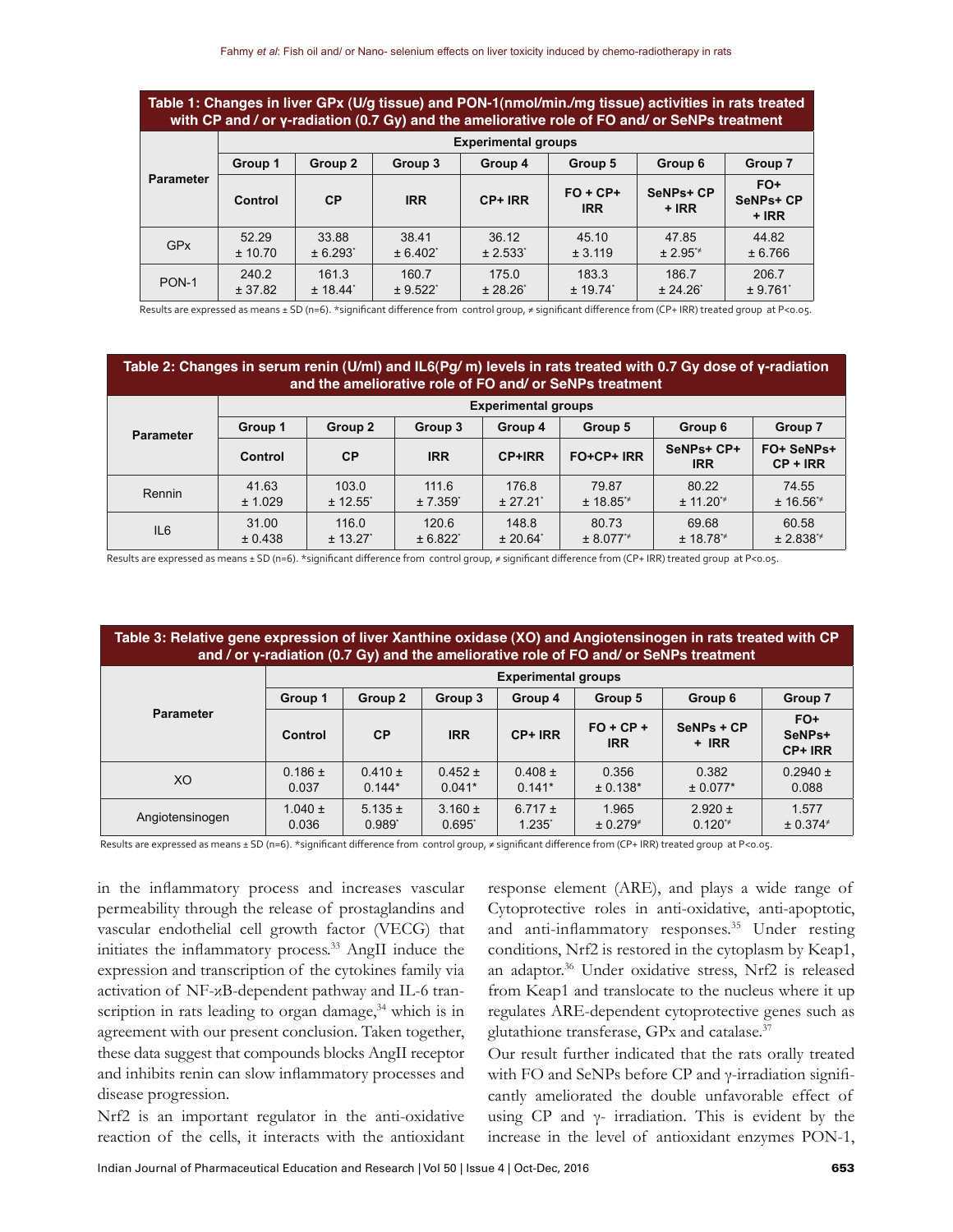

**Figure 1: Effect of FO and/ or SeNPs on NF-κB (A) and Nrf2 (B) protein expression in cisplatin irradiated rats. Results was quantified by densitometry and corrected by reference to β-actin. Results are expressed as means ± SD (n=6). \*significant difference from control group,** # significant difference from (CP+ IRR) treated group at P<0.05.

GPx in liver and the decrease in the activity of renin as well as the level of IL6 in serum. Such treatment caused activation of liver Nrf2 protein expression along with an inhibition in the expression of XO, angiotensinogen and NF-κB expression in liver tissue.

Literature survey revealed that EPA and DHA fatty acids have antioxidant properties and play a vital role in free radical metabolism.<sup>38</sup> These effects occur partly via activation of Peroxisome proliferator-activated receptors (PPARs) by n-3 polyunsaturated fatty acids in fish oil.<sup>39</sup> Previous study reported that PPARγ is an important factor in the regulation of PON1 expression, and in neutralizing oxidative stress. PPARγ-mediated activation of Nrf2 signaling, results in Nrf2-dependent inhibition of pro-inflammatory pathways.<sup>40</sup> In addition, PPARγ and Nrf2 are connected by a positive feedback loop that confirms the expression of both transcription factors and antioxidant. All at once, the two genes utilize a powerful anti-inflammatory action preventing the NF-κB pathway.41 On the other hand, previous studies revealed that selenium plays important roles in the enhancement of the antioxidant defense system, $42$ increased GPx activity,<sup>43</sup> scavenge the free radicals and  $ROS<sup>44</sup>$  and down regulate the NF- $\alpha$ B pathway,<sup>45</sup> Consistent with previous study, SeNPs plays important roles in the enhancement of the antioxidant defense system whereas, the administration of SeNPs caused a marked improvement in hepatic antioxidant activities, which is due to its function in the active site of many antioxidant enzymes; like GPx.<sup>46</sup> selenium compounds or its metabolites may directly activate the Nrf2 pathway by modifying critical thiols in Keap1.47 Nrf2 activators

might be a successful strategy to control disease, which is associated with oxidative injuries.<sup>48</sup> Consequently, in the current study the tested combination of both FO and SeNPs may reveal the totality of efficiency of either compound alone; as they act by more than one mechanism. Combined treatment of FO and SeNPs may counteract the liver toxicity at the biochemical and molecular levels by participating in the repair and regeneration of injured membrane structures resulted from intensive exposure to oxidative stress.

## **CONCLUSION**

The present study indicates that administration of FO together with SeNPs could ameliorate the hepatotoxic effect induced by CP and radiation exposure. The mechanisms underlying these promising effects could be through increasing Nrf2 expression which ameliorates antioxidant status, increasing GPX, PON1, in addition to diminishing the pro inflammatory markers IL6, therefore decreasing the expression of NF-κB.

## **ACKNOWLEDGMENT**

The authors are appreciated to Dr. to Ahmed Ibrahim El-Batal, professor of Applied Microbiology (NCRRT) for his cooperation in preparing SeNPs.

# **CONFLICT OF INTEREST**

The authors declared there is no conflict of interest.

## **REFERENCES**

- 1. Li L, Story M, Legerski R. Cellular responses to ionizing radiation damage. Int J Radiat Oncol Biol Phys. 2001;(49):1157-62. http://dx.doi.org/10.1016/ S0360-3016(00)01524-8
- 2. Hassan I, Chibber S, Naseem I. Ameliorative effect of riboflavin on the cisplatin induced nephrotoxicity and hepatotoxicity under photoillumination. Food Chem Toxicol. 2010;48(8):2052-8. http://dx.doi.org/10.1016/j. fct.2010.05.004 ; PMid:20457210
- 3. Gao P, GaoY, Lang H. Effect of NF-ΚBinhibitor PDTc on VEGF and endostatin expression of mice with lewis lung cancer. APJTM. 2015; 220-24.
- 4. Li N, Karin M. Ionizing radiation and short wavelength UV activate NF-ΚBthrough two distinct mechanisms. Proc Natl Acad Sci USA. 1998;95(22):13012-7. http://dx.doi.org/10.1073/pnas.95.22.13012; PMid:9789032 PMCid:PMC23690
- 5. Piret B, Schoonbroodt S, Piette J. The ATM protein is required for sustained activation of NF-ΚB following DNA damage. Oncogene. 1999;18(13):2261-71. http://dx.doi.org/10.1038/sj.onc.1202541 ; PMid:10327072
- 6. Li W, Kong AN. Molecular mechanisms of Nrf2-mediated antioxidant response. Mol Carcinog. 2009;48(2):91-104. http://dx.doi.org/10.1002/ mc.20465 ; PMid:18618599 PMCid:PMC2631094
- 7. Nair S, Doh ST, Chan JY, Kong AN, Cai L. Regulatory potential for concerted modulation of Nrf2- and Nfkb1-mediated gene expression in inflammation and carcinogenesis. Br J Cancer. 2008;99(12):2070-82. http://dx.doi. org/10.1038/sj.bjc.6604703 ; PMid:19050705 PMCid:PMC2607222
- 8. Kim BM, Hong Y, Lee S, Liu P, Lim JH, Lee YH. Therapeutic Implications for Overcoming Radiation Resistance in Cancer Therapy. Int J Mol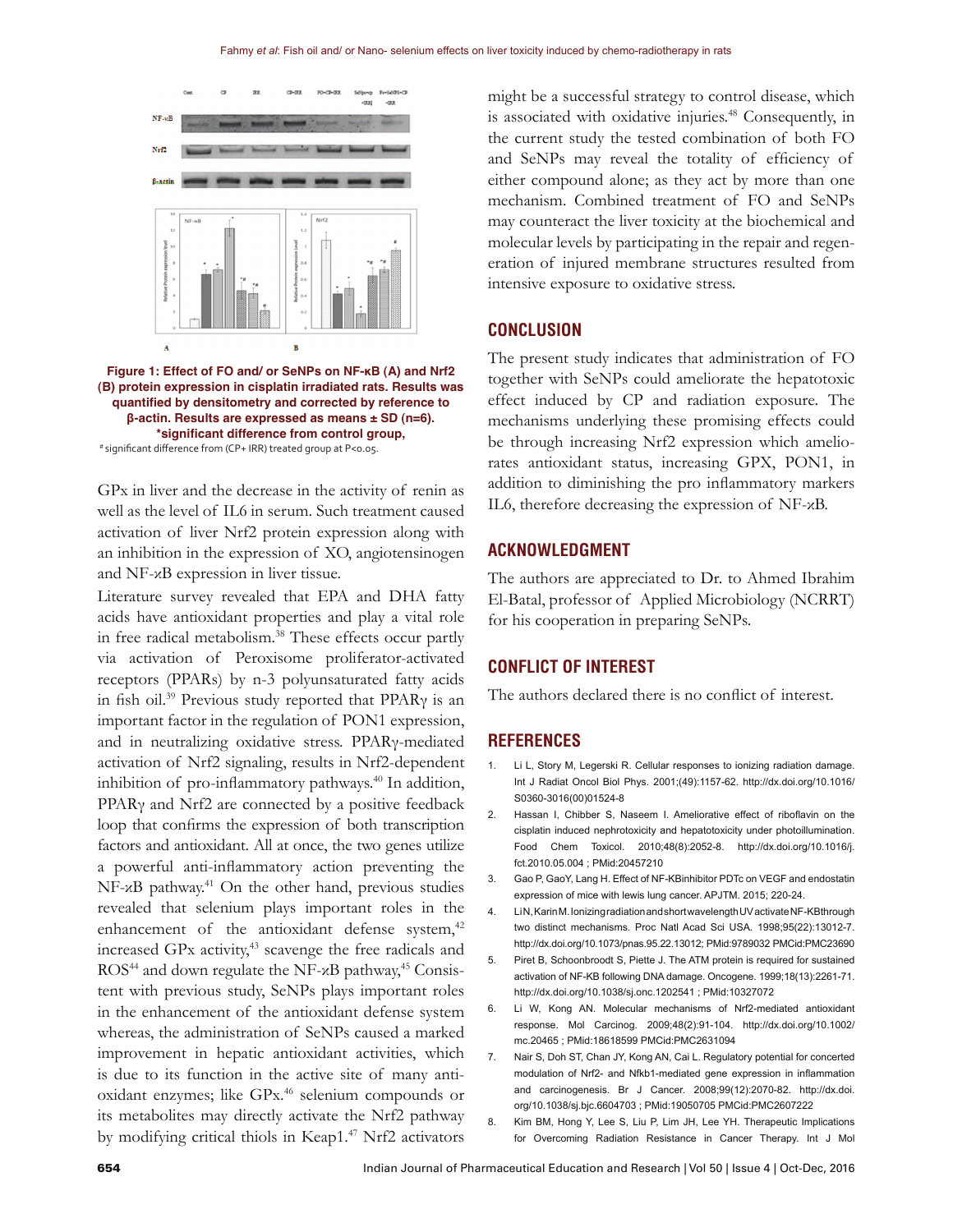Sci. 2015;16(11):26880-913. http://dx.doi.org/10.3390/ijms161125991; PMid:26569225 PMCid:PMC4661850

- 9. Ma Y, Chapman J, Levine M, Polireddy K, Drisko J, Chen Q. High-dose parenteral ascorbate enhanced chemo-senstivity of ovarian cancer and reduced toxicity of chemotherapy. Sci Transl Med. 2014;6(222):222ra18 http://dx.doi.org/10.1126/scitranslmed.3007154
- 10. Naqshbandi A, Khan MW, Rizwan S, Yusufi ANK, Khan F. Studies on the protective effect of fish oil against cisplatin induced hepatotoxicity. Biol Med. 2011;3(2):86-97.
- 11. Kang JX, Weylandt KH. Modulation of inflammatory cytokines by omega 3 fatty acids. Subcell Biochem. 2008;(49):133-43. http://dx.doi.org/10.1007/978-1- 4020-8831-5\_5 ; PMid:18751910
- 12. Wall R, Ross RP, Fitzgerald GF, Stanton C. Fatty acids from fish: the antiinflammatory potential of long chain omega-3 fatty acids. Nutr Rev. 2010; 68(5):280-9. http://dx.doi.org/10.1111/j.1753-4887.2010.00287.x; PMid:20500789
- 13. Chen YCKS, Andrea M. Mastro AM. Is Selenium a Potential Treatment for Cancer Metastasis?. Nutrients. 2013;5(4):1149-68. http://dx.doi.org/10.3390/ nu5041149 PMid:23567478 PMCid:PMC3705340
- 14. Hassanin KMA, Abd El-Kawi SH, Hashem KS. The prospective protective effect of selenium nanoparticles against chromium-induced oxidative and cellular damage in rat thyroid. Int J Nanomed. 2013;(8):1713-20.
- 15. Zhang J, Wang H, Yan X, Zhang L. Comparison of short-term toxicity between Nano-Se and selenite in mice. Life Sci. 2005;76(10):1099-109. http://dx.doi. org/10.1016/j.lfs.2004.08.015 ; PMid:15620574
- 16. Zhang J, Zhang SY, Xu JJ, Chen HY. A new method for the synthesis of selenium nanoparticles and the application to construction of H2O2 biosensor. Chin Chem Lett. 2004;15(11):1345-8.
- 17. Wang H, Zhang J, Yu H. Elemental selenium at nano size possesses lower toxicity without compromising the fundamental effect on selenoenzymes: comparison with selenomethionine in mice. Free Radic74 Biol Med. 2007;42(10):1524-33. http://dx.doi.org/10.1016/j.freeradbiomed.2007.02.013 PMid:17448899
- 18. Fahmy HA, Gharib OA. Effect of Low Radiation Dose on Cisplatin Induced Hepato- Testicular Damage in Male Rats. Brit J Pharmace Res. 2014;4(9):1053-66. http://dx.doi.org/10.9734/BJPR/2014/8980
- 19. Denny KM, Muralidhara M. Fish oil prophylaxis attenuate rotenone- induced oxidative impairments and mitochondria dysfunction in rat brain. Food Chem Toxico. 2012;50(5):1529-37. http://dx.doi.org/10.1016/j.fct.2012.01.020; PMid:22289576
- 20. El- Batal A, Thabet NM, Osman A, Abdel Rahman B, Abdel Ghaffar B, Azab K.Sh. Amelioration of oxidative damage induced in gamma irradiated rats by nanoselenium and lovastatin mixture. World Appl. Sci. J. 2012; 19 (7): 962- 71.
- 21. Rodrigo L, Gil F, Hernandez AF, Marina A, Vazquez J, Pla A. Purification and characterization of paraoxon hydrolase from rat liver. Biochem J. 1997;321(3):595-601. http://dx.doi.org/10.1042/bj3210595 ; PMid:9032442 PMCid:PMC1218111
- 22. Rotruck JT, Pop AL, Ganther HE, Swanson AB, Hafeman DG, Hoekstra WG. Selenium biochemical role as a component of glutathione peroxidase. Science 1. 1973;179(4073):588-90. http://dx.doi.org/10.1126/science.179.4073.588
- 23. Livak KJ, Schmittgen TD. Analysis of Relative Gene Expression Data Using Real-Time Quantitative PCR and the 22DDCT. Methods. 2001;25(4):402-8. http://dx.doi.org/10.1006/meth.2001.1262 ; PMid:11846609
- 24. Yildirimr S, Karadeniz A, Karakoc A, Yildirim A, Kalkan Y, Simsek N. Effects of royal jelly on liver paraoxonase activity in rats treated with cisplatin. Turk J Med Sci. 2012;42(3):367-75.
- 25. Mansour HH, Hafez HF, Fahmy NM. Silymarin modulates Cisplatininduced oxidative stress and hepatotoxicity in rats. J Biochem Mol Biol. 2006;39(6):656-61. http://dx.doi.org/10.5483/BMBRep.2006.39.6.656; PMid:17129399
- 26. Mc Manaman JL, Bain DL. Structural and conformational analysis of the oxidase to dehydrogenase conversion of xanthine oxidoreductase. J Biol Chem. 2002;277(24):21261-8. http://dx.doi.org/10.1074/jbc.M200828200; PMid:11914370
- 27. Asl›han A, Recep Ç, Imge B, Erdinç ED, Bülent K, Özden ÇH. Cisplatin causes oxidation in rat liver tissues: Possible protective effects of antioxidant food supplementation. Turk J Med Sci. 2008;38(2):117-20.
- 28. Xiao C, Jia Li, Zhuo L. Nuclear factor-κB as a hormonal intracellular signaling molecule: focus on angiotensin II-induced cardiovascular and renal injury. Curr Opin Nephrol Hypertens. 2008;17(1):37-43. http://dx.doi.org/10.1097/ MNH.0b013e3282f2903c; PMid:18090668 PMCid:PMC2278240
- 29. Basu S, Rosenzweig K, Youmell M, Price B. The DNAdependent protein kinase participates in the activation of NF-kB following DNA damage. Biochem Biophys Res Commun. 1998;247(1):79-83. http://dx.doi. org/10.1006/bbrc.1998.8741 ; PMid:9636658
- 30. Rotman G, Shiloh Y. ATM: a mediator of multiple responses to genotoxic stress. Oncogen. 1999;18(45):6135-44. http://dx.doi.org/10.1038/ sj.onc.1203124 ; PMid:10557105
- 31. Guo L, Richardson KS, Tucker LM, Doll MA, Hein DW, Arteel GE. Role of the renin-angiotensin system in hepatic ischemia reperfusion injury in rats. Hepatology. 2004;40(3):583-9. http://dx.doi.org/10.1002/hep.20369; PMid:15349896
- 32. Lai HS, Wen HSI, Lin WH, Shuo-Lun LSL, Hao-Yu LHY, Wen-Ming HWM. Interleukin-6 Mediates Angiotensinogen Gene Expression during Liver Regeneration. Plos one. 2013;8(7):e67868. doi:10.1371/journal. pone.0067868. http://dx.doi.org/10.1371/journal.pone.0067868
- 33. Suzuki Y, Ruiz-Ortega M, Lorenzo O. Inflammation and angiotensin II. Int J Biochem Cell Biol. 2003;35(6):881-900. ; http://dx.doi.org/10.1016/S1357- 2725(02)00271-6
- 34. Han Y, Runge MS, Brasier AR. Angiotensin II induces interleukin-6 transcription in vascular smooth muscle cells through pleiotropic activation of nuclear factor-kappa B transcription factors. Circ Res. 1999;2;84(6):695-703.
- 35. Li N, Nel AE. Role of the Nrf2-mediated signaling pathway as a negative regulator of inflammation: implications for the impact of particulate pollutants on asthma. Antioxid Redox Signal. 2006;8(1-2):88-98. http://dx.doi. org/10.1089/ars.2006.8.88 ; PMid:16487041
- 36. Kobayashi M, Yamamoto M. Molecular mechanisms activating the Nrf2-1 pathway of antioxidant gene regulation. Antioxid Redox Signal. 2005;(7):385-94.
- 37. Kang MI, Kobayashi A, Wakabayashi N, Kim SG, Yamamoto M. Scaffolding of Keap1 to the actin cytoskeleton controls the function of Nrf2 as key regulator of cytoprotective phase 2 genes. Proc Natl Acad Sci U S A. 2004;101(7):2046-51. http://dx.doi.org/10.1073/pnas.0308347100; PMid:14764898 PMCid:PMC357049
- 38. Merendino N, Costantini L, Manzi L, Molinari R, D'Eliseo D, Velotti F. Dietary ω-3 Polyunsaturated Fatty Acid DHA: A Potential Adjuvant in the Treatment of Cancer. Bio Med Res Int. 2013; 310186. http://dx.doi.org/10.1155/310186.
- 39. Wakutsu M, Tsunoda N, Shiba S, Muraki E, Kasono K. Peroxisome proliferator-activated receptors (PPARs)-independent functions of fish oil on glucose and lipid metabolism in diet-induced obese mice. Lipids Health Dis. 2010;9(1):1. doi: 10.1186/1476-511X-9-101. http://dx.doi.org/10.1186/1476- 511X-9-101
- 40. Camps J, Heredia A, CarlosAlonso-Villaverde A, GerardAragon`es, Beltr´an-Deb R´ on, Rodr´ıguez-Gallego E, Joven J. PPARs in Regulation of Paraoxonases: Control of Oxidative Stress and Inflammation Pathways. PPAR. 2012; doi:10.1155/2012/616371. http://dx.doi.org/10.1155/2012/616371
- 41. Polvani S, Tarocchi M, Andrea Galli A. PPAR and Oxidative Stress: Con (β) Catenating NRF2 and FOXO. PPAR 2012; (10) http://dx.doi. org/10.1155/641087.
- 42. Hasanuzzaman M, Fujita M. Selenium pretreatment up regulates the antioxidant defense and methylglyoxal detoxification system and confers enhanced tolerance to drought stress in rapeseed seedlings. Biol Trace Elem Res. 2011;143(3):1758-6. http://dx.doi.org/10.1007/s12011-011-8958-4 http://dx.doi.org/10.1007/s12011-011-8998-9 ; PMid:21347652
- 43. Imamura S, Yabu T, Ishihara K, Yamashita Y, Yamashita M. Ionizing radiation resistance mediated by the novel selenium-containing antioxidant selenoneine. The FASEB. 2013;27(1):757-63.
- 44. Al-Othman AM, Al-Numair S, El-Desoky KG, Yusuf K, Al Othman ZA, Aboul-Soud MA, *et al*. Protection of α -tocopherol and selenium against acute effects of Malathion on liver and kidney of rats. AJPP. 2011;5(10):1263-71. http://dx.doi.org/10.5897/ajpp11.226
- 45. KimY, Kim DC, Cho ES, Ko SO, Kwon WY, Suh CJ, Shin HK. Antioxidant and anti-inflammatory effects of selenium in oral buccal mucosa and small intestinal mucosa during intestinal ischemia-reperfusion injury. Journal of